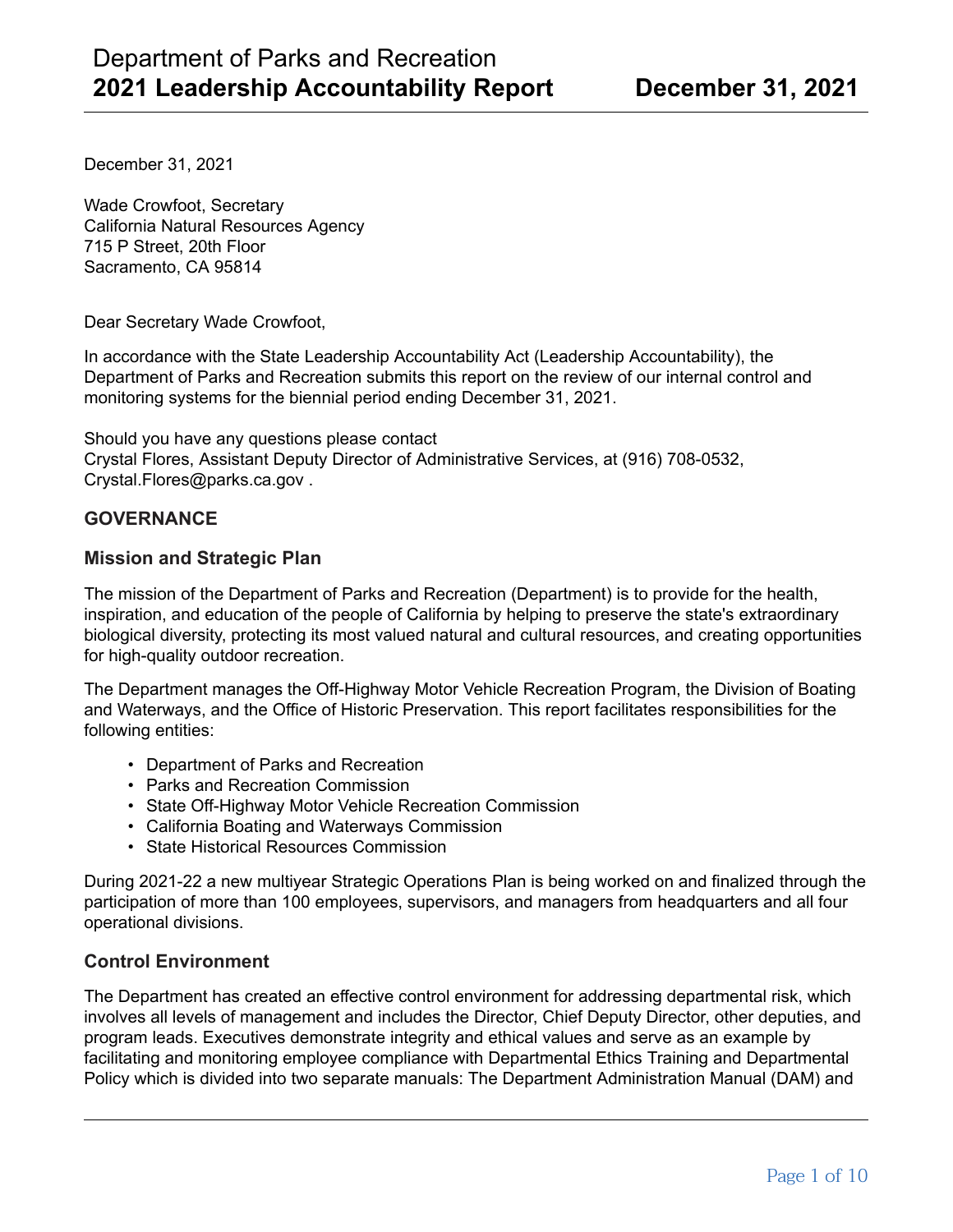the Department Operations Manual (DOM). DAM and DOM are used to establish controls, codes of conduct, including mechanisms for employees to engage in and report ethical concerns, etc. DAM and DOM are periodically updated, and changes are communicated to staff via Transmittal Memo, or Departmental Notices. Oversight is performed internally by the State Parks Directorate, Internal Audit Unit, and the Natural Resources Agency. As part of the Departmental Transformation initiative, the Transformation Team conducted a workforce competency assessment, which has been utilized to develop a comprehensive workforce competency training program. The Department utilizes state employee performance management processes to communicate and enforce employee accountability. Finally, the Department re-established the Workforce Planning and Recruitment Office (WPRO) in 2018 to establish and maintain a competent workforce by establishing a workforce planning and recruitment program that attracts qualified candidates that are representative of California's diversity, and further develops existing staff skillsets.

### **Information and Communication**

The Department is committed to communicating effectively. External communication is coordinated through the department's Public Affairs Division, which manages media relations, publications, the external website, and social media. The Director engages with external stakeholders at various meetings, including the Parks and Recreation Commission meetings, Off-Highway Motor Vehicle Recreation Commission meetings, California Boating and Waterways Commission meetings, State Historical Resources Commission meetings, and through media releases. Additionally, program and policy initiatives invite stakeholder and public participation throughout the year.

Internally, monitoring roles, responsibilities, actions, and results are discussed on a weekly basis during Executive Staff meetings, Park Operations Chief meetings, Park Operations Policy Group meetings, and Administrative Services Roundtable meetings. Branch managers discuss monitoring results during routine meetings with staff members. Throughout the meetings identified above, communication centers on monitoring activities, control enforcement, implementation, control deficiency remediation, efficacy, and any potential changes needed. To the extent a new vulnerability or internal control deficiency is identified, and based on the nature of the deficiency or vulnerability, remedies will be discussed via the mentioned processes and meetings. Additionally, the Administrative Division regularly produces a newsletter for all staff to provide updates, guidance, and best practices.

### **MONITORING**

The information included here discusses the entity-wide, continuous process to ensure internal control systems are working as intended. The role of the executive monitoring sponsor includes facilitating and verifying that the Department of Parks and Recreation monitoring practices are implemented and functioning. The responsibilities as the executive monitoring sponsor(s) have been given to: Crystal Flores, Assistant Deputy Director of Administrative Services.

The Department has created a structure for reporting and documenting monitoring activities that involve all levels of management and includes the Director, Chief Deputy Director, other deputies, and program leads. Deputy Directors, or delegates as appropriate, from each programmatic area of the Department serve as unit monitors. Through our ongoing monitoring processes, the Department reviews, evaluates, and improves our internal controls and monitoring processes systems. The Department has implemented a platform for risk monitoring in which key Executives review sensitive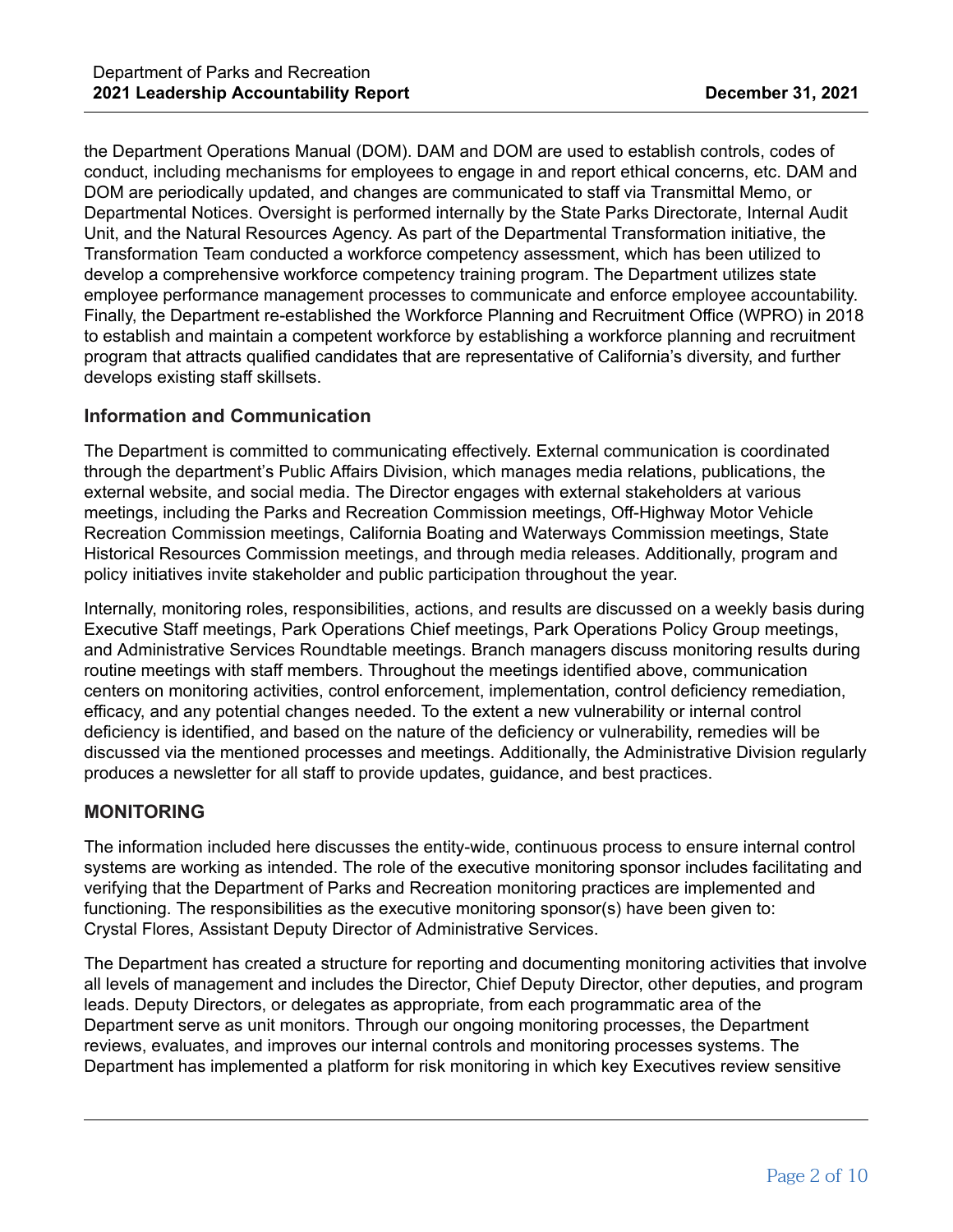issues during the weekly Executive Staff meetings. These sensitive issues are well documented, and progress is tracked weekly. The general framework for ongoing monitoring activities includes designated employees to monitor and report, continuous planning and prioritizing of monitoring activities as control environments change, biannual monitoring and result updates as necessary, and annual evaluations conducted by unit monitors to determine emerging risks and analyze control efficacy, implementation, and corrective action plan results.

# **RISK ASSESSMENT PROCESS**

The following personnel were involved in the Department of Parks and Recreation risk assessment process: executive management, middle management, front line management, and staff.

The following methods were used to identify risks: brainstorming meetings, employee engagement surveys, ongoing monitoring activities, other/prior risk assessments, questionnaires, and performance metrics.

The following criteria were used to rank risks: likelihood of occurrence, potential impact to mission/ goals/objectives, potential impact of remediation efforts, and tolerance level for the type of risk.

The Department performed a risk assessment to determine which risks and controls have the greatest potential to impact State Parks' ability to fulfill its mission and meet its business objectives.

This risk assessment used information from each major departmental function. These program areas included the following:

- Park Operations
- Division of Boating and Waterways
- Off-Highway Motor Vehicle Recreation
- Administrative Services Division
- Law Enforcement and Emergency Services
- External Affairs
- Office of Historical Preservation
- Acquisition and Development
- Legal Office
- Public Affairs

The top risks for each respective programmatic area/division/function were reviewed and ranked.

Risk Ranking - Feedback was gathered and analyzed by the Assistant Deputy Director of Administrative Services, a representative from Park Operations, Natural Resources Division, Human Resources Section, Training Section, and Accounting Section. Based upon the analysis of these individuals and a decision-making process that placed greater importance to risks that could be mitigated without the need for additional funding, the risks presented in this report were chosen.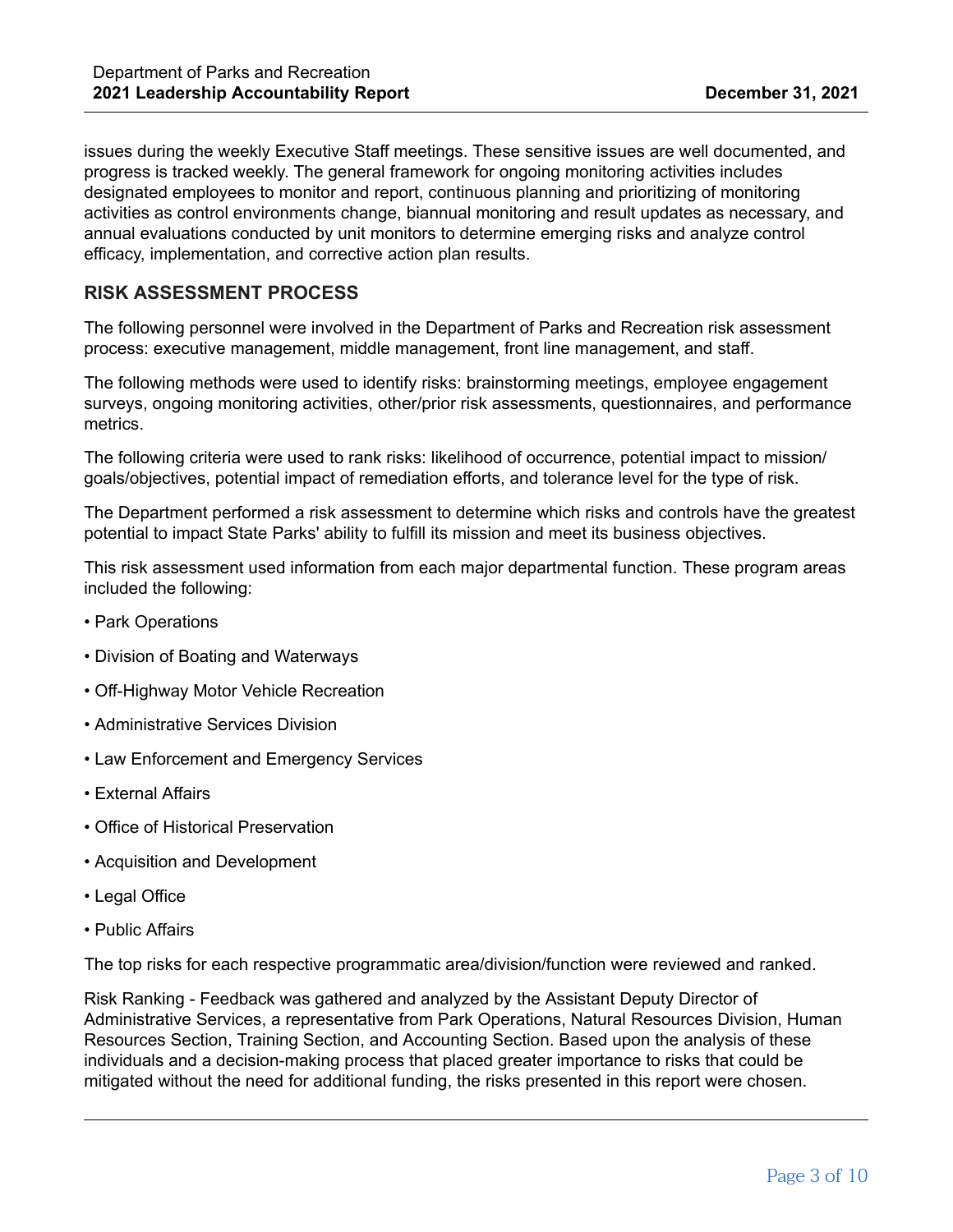# **RISKS AND CONTROLS**

### **Risk: Deferred Maintenance Backlog**

The Department has not been able to fund ongoing maintenance sufficiently over the past few decades, resulting in a large backlog of deferred maintenance projects. This leads to chronic deferred maintenance, infrastructure deficiencies, and can affect the longevity and usefulness of the Department's facilities.

### **Control: A Prioritization of One-Time Funds**

The Department has developed a comprehensive approach to allocate funds to the most critical items first (health and safety, code compliance, and operations). As new funding becomes available, fund allocations will be assigned with the same approach, until all risks are controlled at the most efficient level of acceptance. The Department will continue to prioritize its allocation of ongoing permanent maintenance staff to mitigate further growth of the deferred maintenance backlog.

### **Risk: Impacts of Climate Change**

Climate Change does not pose a single risk but instead will amplify and exacerbate a range of other threats to park visitors and resources. Some of these other risks are best seen in other sections – such as emergency response and the impact on cultural and natural resources – nevertheless, the following specific examples can serve as illustrative examples of application specific approaches.

#### **Sea Level Rise**

The Department manages roughly 25% of the state's coastline and will experience increased coastal flooding – impacting the built infrastructure, and natural and cultural resources – in the coming years and decades.

#### **Forest Health and Wildfire**

The Department owns roughly 300,000 acres of forest land and has been impacted by climate driven disturbances such as widespread tree mortality and recent large and destructive wildfires. Additionally, a large number of the Department's facilities are within or adjacent to areas prone to wildland fires. Several parks have been significantly impacted by wildfires in the past few years resulting in the loss of multiple key administrative and visitor-serving facilities.

#### **Intense Winter Storms**

Over the past several years, powerful winter storms have caused significant damage to Department facilities, such as roads and trails being damaged by mudslides. This situation is exacerbated by the significant backlog in deferred maintenance projects designed to maintain roads and trails to address erosion and provide proper stormwater drainage.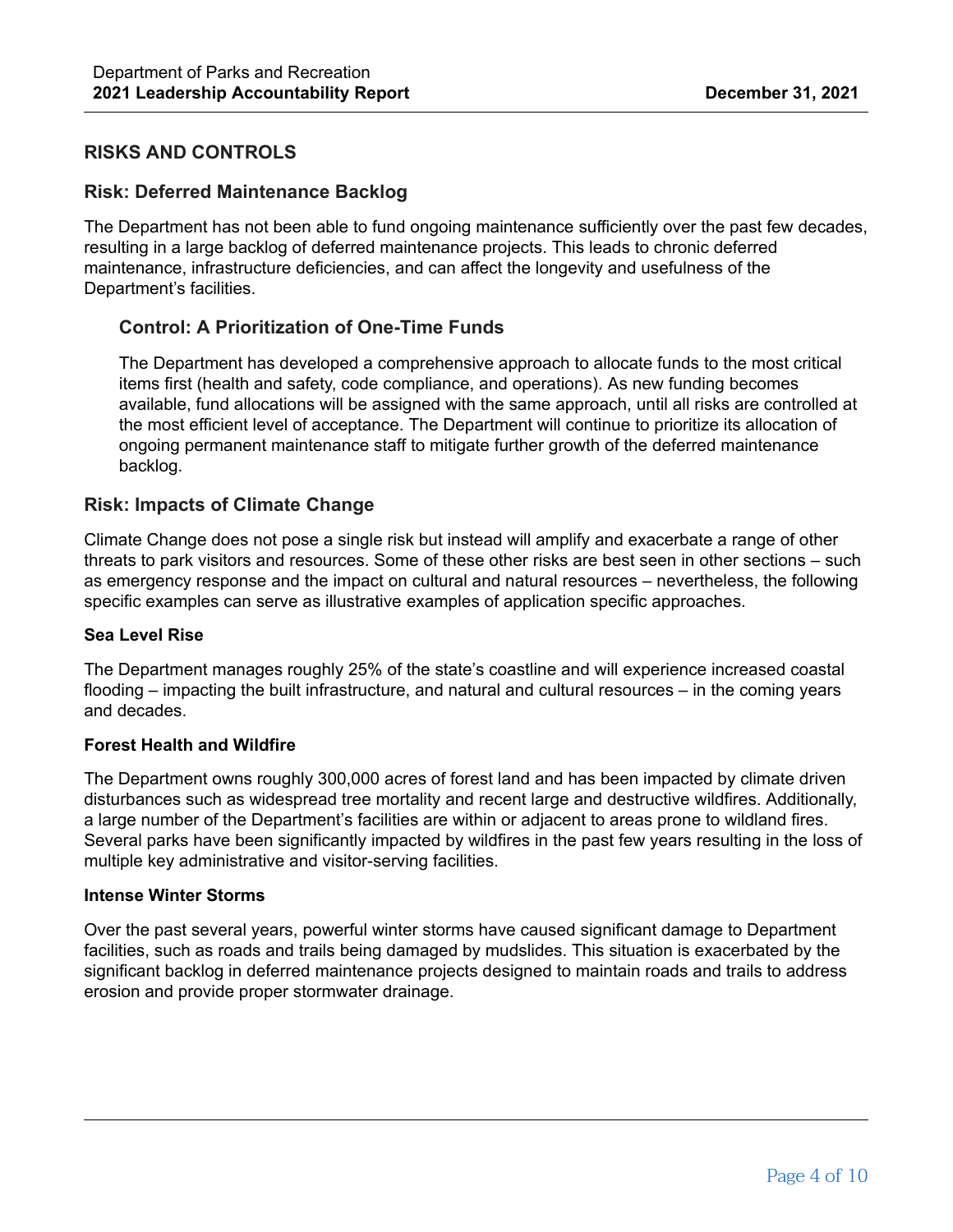# **Control: A Sea Level Controls**

The Department has implemented a number of site-specific responses to coastal erosion, drawing on current information and predictive models to institute a suite of projects to build resilience in coastal infrastructure and park units.

Drawing on interagency and interdisciplinary information, the Department has completed the development of a Sea Level Rise Adaptation Strategy that will guide future planning and project implementation activities. Funds appropriated in FY 2021-22 will support the development of several "decision support tools" that will better incorporate emerging best practices into planning and implementation efforts. Funds will also allow the department to initiate a number of demonstration-scale sea level rise resilience projects that will help make park resources and facilities more resilient to Sea Level Rise as well as help demonstrate efficient and replicable pathways for application elsewhere along the coast.

# **Control: B Forest Health and Wildfire Controls**

The Department is one of a number of state landowner agencies working to address the growth in large and destructive wildfires in recent years through collectively working to increase the pace and scale of forest management, including fuel reduction and prescribed fire.

The Department has implemented numerous fuel reduction and forest management projects in recent years, completed an interagency MOU – and funding agreements – with Cal Fire to collaboratively address prescribed fire and other fuel treatment efforts. Funding appropriated in FY 2020-21 "Early Action" measures and in FY 2021-22 will support a further increase in pace and scale of forest management actions intended to attenuate wildfire severity and restore natural forest and fire management regimes across the landscape. Numerous projects and district (park/ region) level programs are currently under development and will be implemented in the coming years.

# **Control: C Prevention and facility hardening**

The Department's large deferred maintenance backlog includes a significant number of sea wall projects, facility relocations and fuel reduction projects that have not been completed on a regular basis to maintain public safety, safe fuel levels and defensible spaces around its facilities.

Recent one-time funding has allowed the Department to increase its efforts to reduce fuel loads and create defensible spaces and to "harden" facilities by installing fire resistant materials. Appropriations in FY 2021-22 associated with the enactment of AB 3074 (2020) will allow for ongoing work to address this backlog.

### **Control: D Emergency response and protection**

Using lessons learned from previous events, the Department has pre-positioned flood and fire response resources in strategic locations throughout the state. Such items include fire-resistant gel to be sprayed on vulnerable facilities if threatened by fire and resources to move and/or protect sensitive artifacts and collections. The Department has also continued to invest in training for an increasingly broad cross section of its staff in emergency response practices and processes.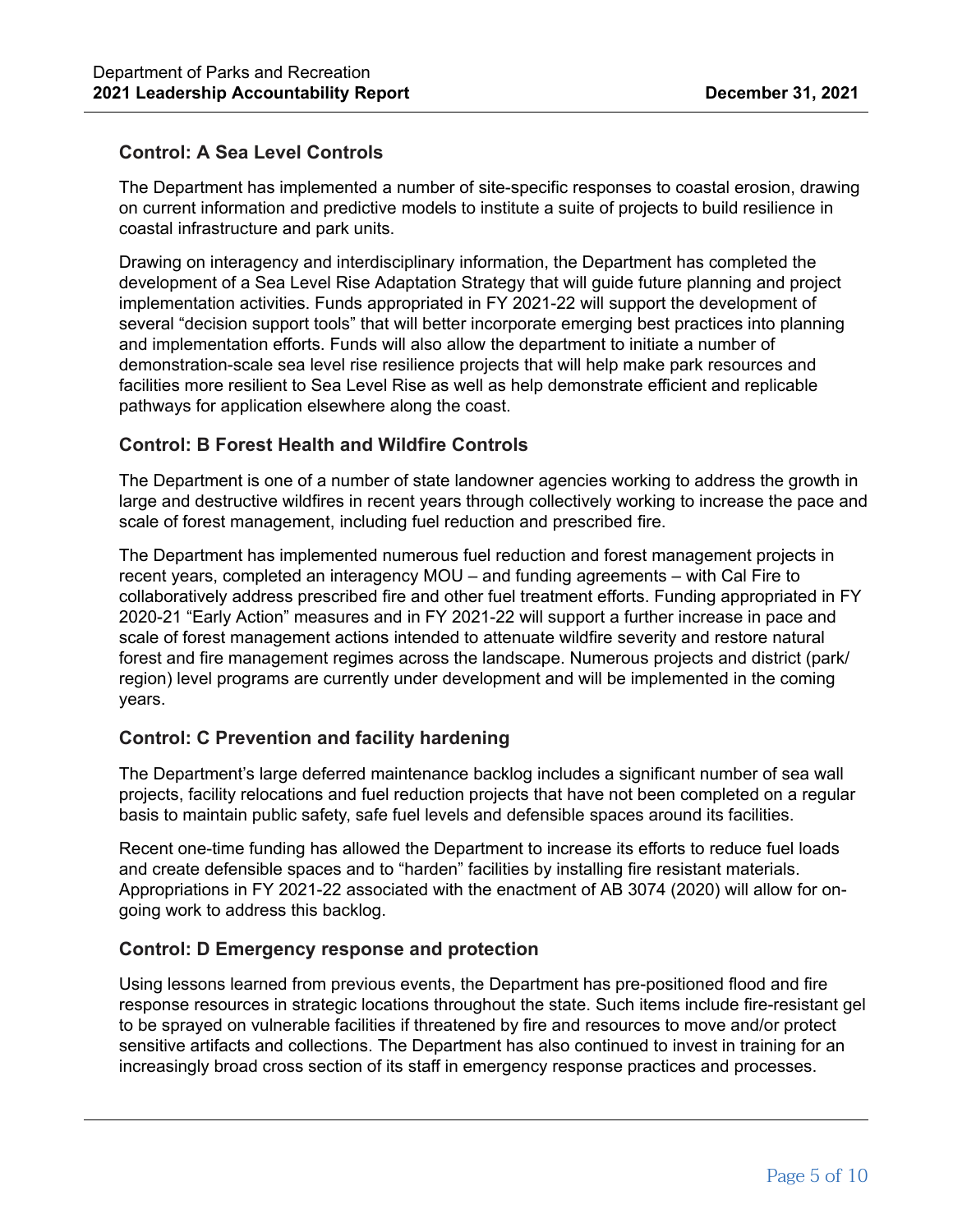# **Risk: Workforce Planning and Recruitment**

The Department lacked specific workforce planning or recruitment efforts for the past twelve years and is now facing critical vacancy rates in several districts throughout the state for several classifications. Per the Department of Parks and Recreation 2019 Leadership Accountability Report, classifications identified as high risk are the State Park Peace Officers (series), Communications Operators, Park Interpreters, and the Facilities and Maintenance classifications. The specific data for determining causation is unavailable. Some causes may include high retirement rates without enough qualified persons to fill the positions through natural career progression, antiquated hiring systems, a lack of competitive salaries, and a competitive job market.

### **Control: A Workforce Planning and Recruitment Office**

The Department re-established the Workforce Planning and Recruitment Office (WPRO) in 2018 to develop workforce planning and recruitment for qualified candidates that are representative of California's diversity. The WPRO was strategically moved under the Administrative Services Division from the Community Engagement Division to enable WPRO to assess applicant interest, receive human resource training, and implement a better process of recruitment, evaluation, and hiring of candidates. The WPRO is implementing various programs to ensure recruitment is ongoing, developing resources for job seekers, and promoting the Department as a workplace of choice. The WPRO will also be offering career development support to current employees by offering advice on career strategies, skills, and knowledge acquisition. Efforts include Department-wide coordination of recruitment for specific classifications through resource material development, prioritizing Parks' specific exams, marketing, and determining target areas. The WPRO will establish a complete list and number of vacancies by division which allows us to prioritize and track improvements, proposed solutions, and the success of efforts in recruitment and hiring for the entire department.

# **Risk: FI\$Cal Payments and timely Financial Reporting**

Many of the processes under FI\$Cal, such as procurement and vouchers, now take longer for staff to perform, with more steps required to complete day-to-day business activities. The more complicated processes have decreased efficiency and have caused delays in most procurement processes from creation of purchase orders to the payment of invoices. The procurement process takes approximately three times longer than in the old system, in part because each payment is an individual reconciliation that the staff member must process, whereas previous practice allowed multiple invoices to be paid in a single step.

Due to the delay in the payment of invoices, vendors have found themselves in financial hardships. Some vendors are greatly affected with our delay in payment of invoices as they do not have the financial means or stability to carry the debt it creates. In some areas, that particular vendor is the only vendor that provides a certain service or utility, therefore the damaged relationship has major impacts to the parks it services. Some districts, especially in the more remote areas, must drive hundreds of miles to obtain certain operating equipment and utilities because the vendors in their area refuse to provide services.

Additionally, due to the implementation of FI\$Cal and constant process changes, Year-End Financial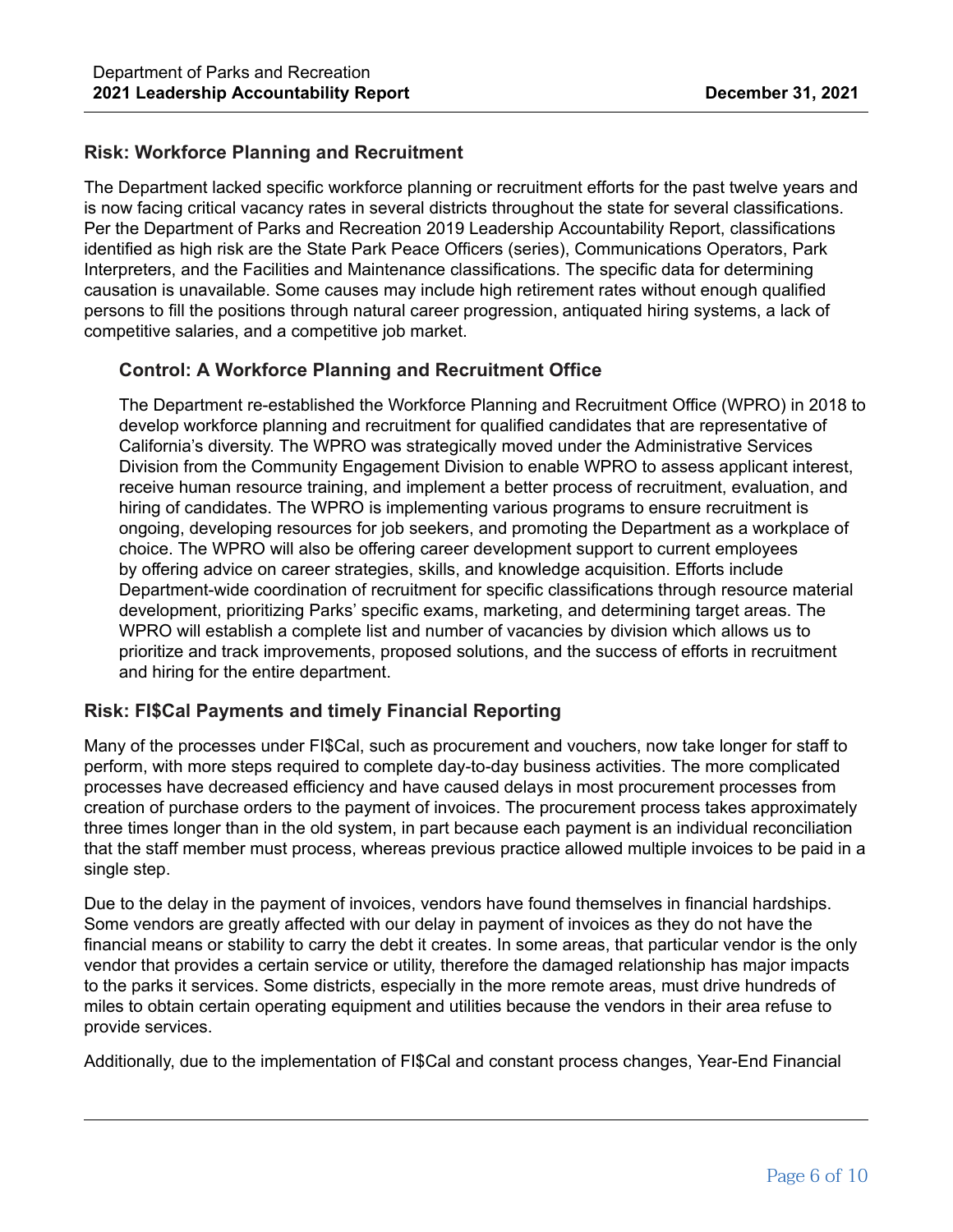Reporting and Financial Statement deadlines have been and continue to be a challenge. This impacts the credibility of the Department and the State as a whole. One of the main issues, is due to a FI\$CAL limitation where departments are unable to start the reconciliation process of current year financials until the prior year is closed. Which means we are constantly trying to catch up. Moreover, the Department has accounting staff that are burned out and leaving and/or retiring because of the amount of overtime and weekends they have worked the past four years.

# **Control: A Staffing and Procedural efficiencies**

The Department is diligently working on mitigating this risk by implementing process and procedure improvements, addressing vacancies, and implementing more training (refreshers and new). Improvements and controls for processing payments and more timely financial reporting include redirecting staff and supervisors, addressing vacancies through improved recruitment processes, and reviewing/updating current processes and procedures for additional efficiencies. The Department will also continue to create and review databases to improve workflow. Due to ongoing FI\$Cal modifications and enhancements, continuous training for accounting and field/ department staff is imperative. Training helps with the accuracy of information in the system reducing corrections and processing timelines.

### **Risk: Telework**

The Department lacks a formal telework program, policy, and procedures. Government Code, Sections 14200 – 14203, govern the State Employee Telecommuting Program. As part of these regulations, each state agency was required to develop and implement a telecommuting plan by July 1, 1995, as part of its telecommuting program in work areas where telecommuting is identified as being both practical and beneficial for the organization. Prior to the COVID-19 pandemic, the Department had not developed or implemented a plan or program for telecommuting (now referred to as telework). On October 1, 2021, a revised Statewide Telework Policy (SAM 181) went into effect which requires all state departments to implement a Telework Program by October 1, 2022.

### **Control: A Create and implement a Telework Program**

The Statewide Telework Policy (SAM 181) requires departments to establish or revise their telework program by October 1, 2022. The Department's telework program is currently in development. Additionally, all state departments are required to report telework program data to the Department of General Services intended to measure the results of adopting a telework program. The Department has developed a draft telework policy that aligns with the Statewide Telework Policy and supports the Department's larger strategic goals of a hybrid workforce. It will be submitted to the Department of General Services by January 31, 2022, for review and approval prior to implementation. Further, the Department designated a Telework Coordinator (TWC). The TWC will manage the Department's Telework Program, including serving as an advisor to department leadership in the development, implementation and maintenance of the Department's telework program, policy, and procedures; acting as the Department's designated point on contact regarding telework matters; reviewing telework agreement forms for compliance and retaining records for each teleworker; and tracking and reporting metrics to ascertain the effectiveness of the Department's telework program.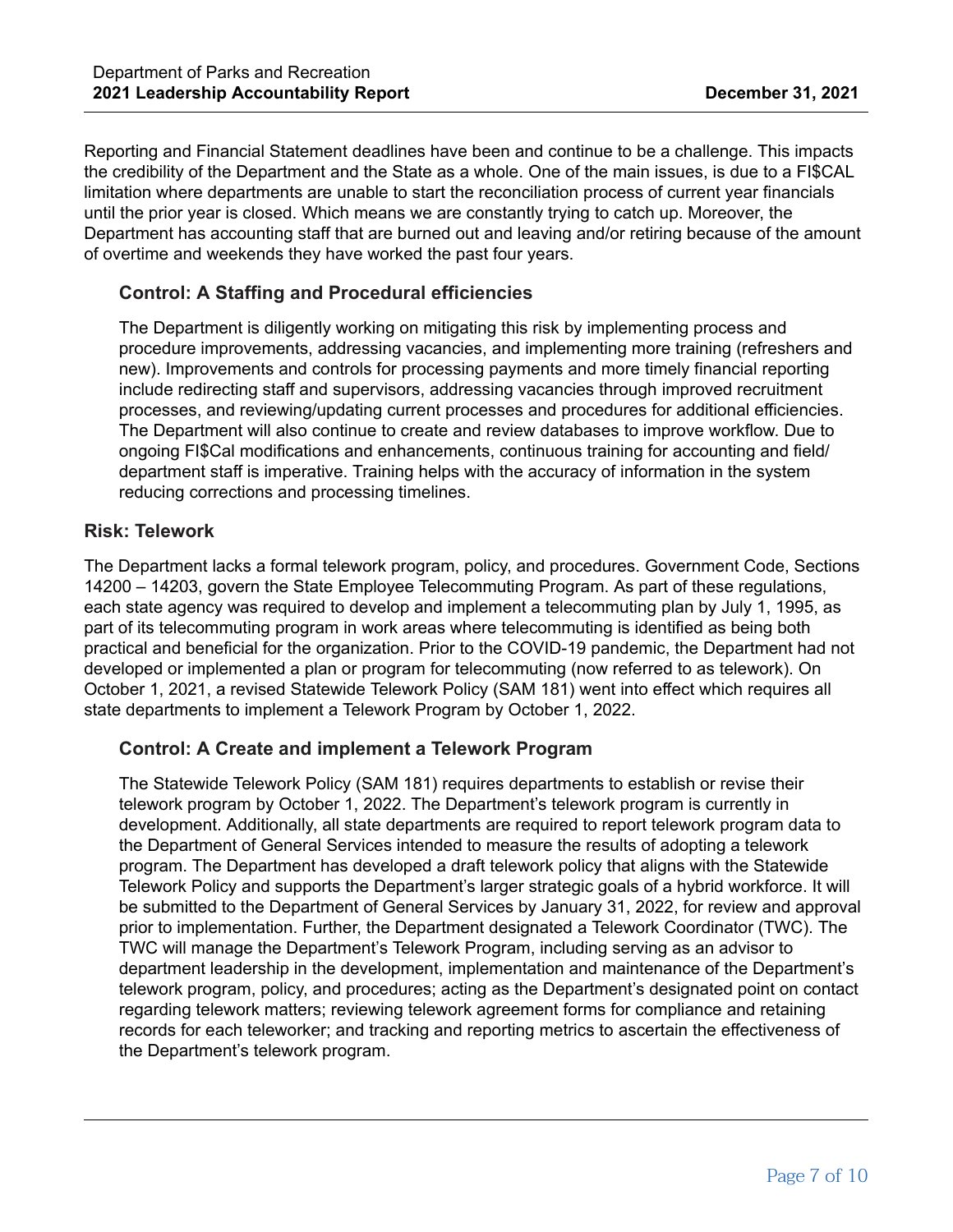# **Risk: COVID-19**

The COVID-19 pandemic has impacted the Department in many ways. Most significantly in the areas of Human Resources antiquated technology, increased retirements, Health and Safety, and Training.

### **Human Resources Technology**

Human Resources (HR) has experienced challenges with productivity and effectiveness over the years due to manual processing and tracking of workload and workflow using paper and spreadsheets for all HR-related tasks. This methodology results in increased opportunity for error, long processing times, customer dissatisfaction, lack of efficiency and effectiveness. The COVID-19 pandemic has only heightened these issues. Continuing to operate in this manner will critically impact the sustainability and success of the operations of the California State Park System.

#### **Increased Retirements**

Since the onset of the COVID-19 pandemic, the Department has seen a significant increase in retirements. Historically, the month that is in the best interest for an employee to retire is December since the retiree will receive the first Cost of Living Adjustment the following May 1. The retirements in December only rose by 5 between 2020 and 2021 but the data shows that in 2020, there was a significant increase in retirements in other months. In 2019, there were 38 retirements, followed by 138 retirements in 2020, and 84 retirements through November 2021.

#### **Health and Safety**

The COVID-19 pandemic has affected the lives of every American. The transmission of SARS-CoV-2, the virus that causes COVID-19, has occurred in many workplaces, including the state government. The new Delta and Omicron variants are highly infectious and can spread from person to person, including through aerosol transmission of particles produced when an infected person exhales, talks, vocalizes, sneezes, or coughs. The virus that causes COVID-19 is highly transmissible and can be spread by people who have no symptoms.

### **Training**

COVID-19 has impacted our Department in Training from the beginning of the Pandemic. Trainings were canceled due to obvious safety concerns. In turn, this has led to virtually no Instructor-Led Trainings wherein students gather and learn in a classroom environment. Our workforce has been radically hindered in both workforce planning and succession planning. Without adequate professional development, employees are less capable of fulfilling their current responsibilities and under-qualified to replace outgoing seasoned leaders, who are currently retiring at record levels.

### **Control: A Human Capital Management System**

Acquire a digital web-based solution for managing and optimizing the daily human resources tasks and overall HR goals of the department. Parks Information Technology Governance committee has approved working towards the acquisition of a Human Capital Management system(HCM). HR and IT will begin working together through the Project approval Lifecycle to procure an automated end-to-end solution. The automation of workflow and processes will ensure efficient, effective and timely processing of all HR related tasks, provide accessibility from any device, improve service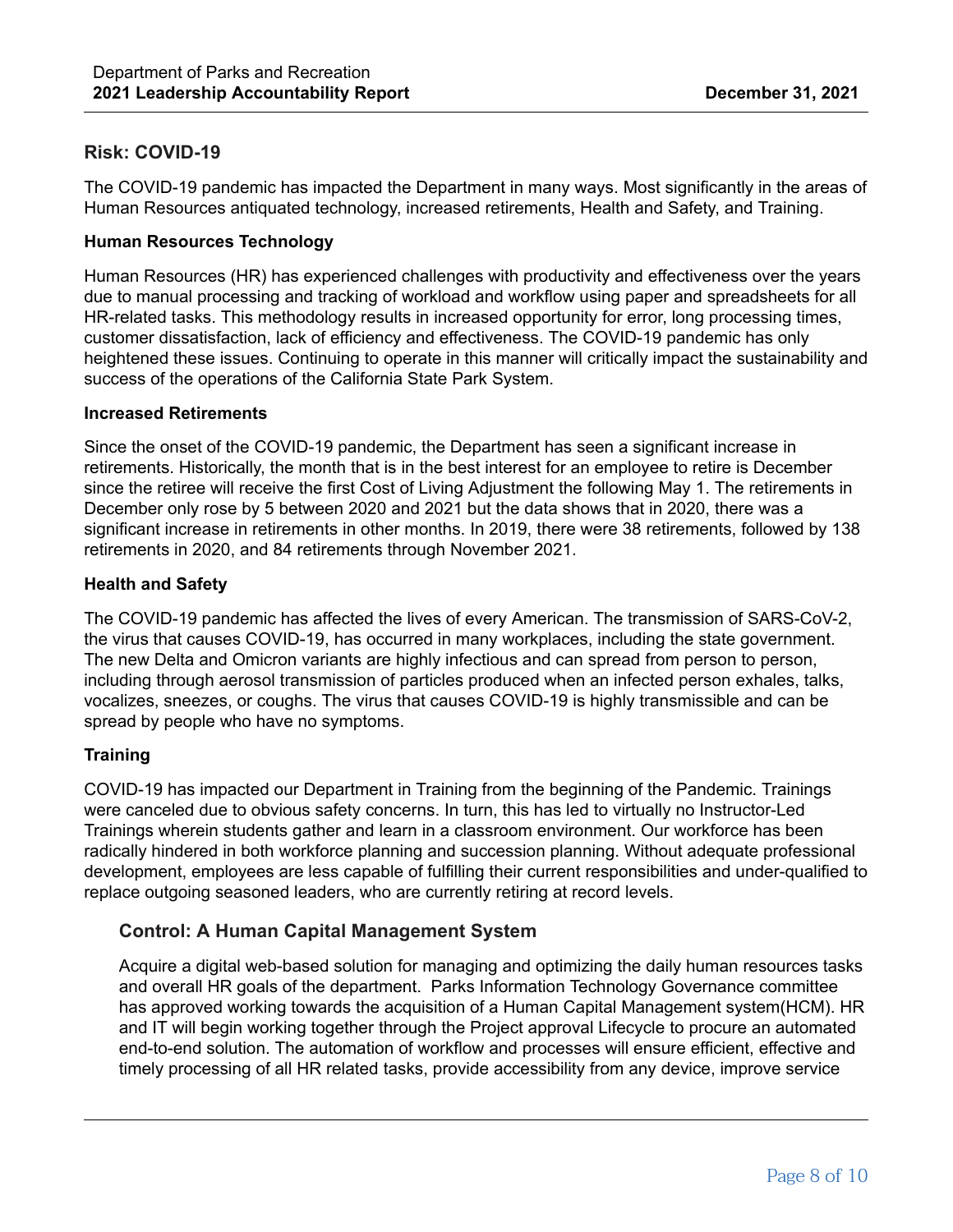delivery, and include data tracking to support key performance indicators.

#### **Control: B Implement a Workforce Strategy**

The Department will develop and implement a workforce strategy plan which will guide future succession planning. This will include the identification of critical vacancies and methods to fill them. The Department will also monitor retirements and vacancy rates in order to target areas of opportunity where we are most deficient.

### **Control: C Health and Safety**

The Department has addressed the risk of exposure by implementing workplace controls such as communicating safe work practices, implementing a regular testing program, guiding the use of personal protective equipment, and following state, county, and city regulations. The Department is working on updating the COVID-19 Prevention Plan to help further guide the safety of our employees.

### **Control: D Implement Training COVID Protocols**

A state-of-the-art learning management system (LMS) with enhanced compliance-tracking features was purchased to assist with mandated Training and enhance Training COVID Protocols. Employees are more easily notified when they are required to take mandatory trainings and this system allows course owners to house classes entirely online for the first time in Department history. A continuous campaign is under way to inform course owners throughout the Department that they can now put their courses entirely online, thus allowing students to attend virtual trainings, lessening their risk of exposure to COVID-19. The Training Section is also offering course owners complete assistance in online course creation and implementation. In the case of classes that are required to be Instructor-Led, COVID-19 protocols have already been developed at our State Parks Law Enforcement Academy in Butte County. We are currently working on a plan to be consistent with these protocols in each city and county that we deliver training in to ensure minimal to no exposure in our classes.

### **CONCLUSION**

The Department of Parks and Recreation strives to reduce the risks inherent in our work and accepts the responsibility to continuously improve by addressing newly recognized risks and revising risk mitigation strategies as appropriate. I certify our internal control and monitoring systems are adequate to identify and address current and potential risks facing the organization.